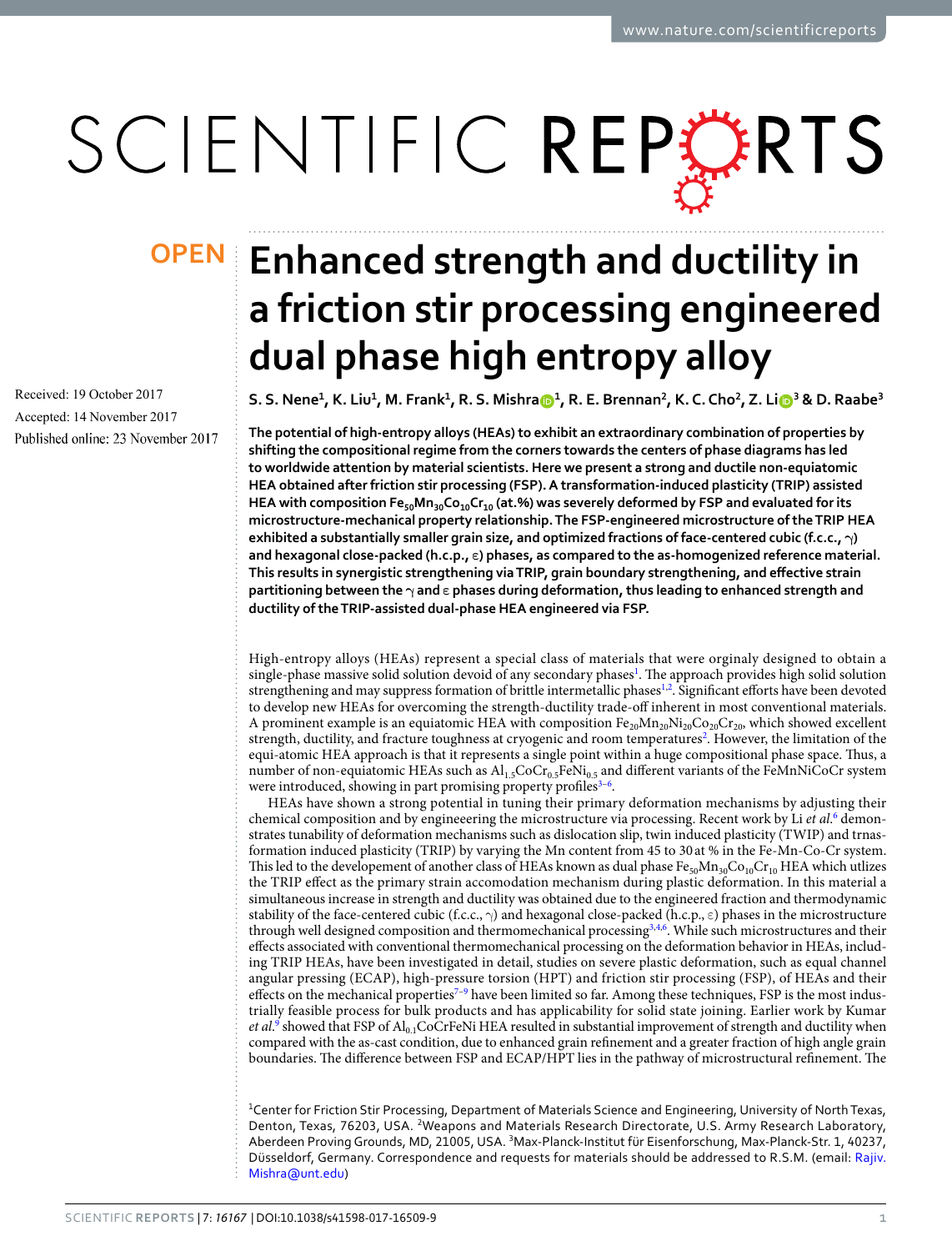

<span id="page-1-0"></span>**Figure 1.** (**a**–**c**) Phase maps for the material in the as-homogenized condition; after additional 350, and after 650 RPM processing, (**d1**–**d<sup>2</sup>** ) corresponding EDS results for 350 RPM processed sample, (**e**) corresponding XRD results for the as-homogenized and FSP samples, (**f**) microstructural properties including the fraction of high angle grain boundaries, low angle grain boundaries, and kernel average misorientation values after FSP. AH: as-homogenized; FSP: friction stir processing; RPM: rotations per minute; LAGB: low angle grain boundary; HAGB: high angle grain boundary.

fine grain size obtained from FSP results from dynamic recrystallization and limiting subsequent grain growth<sup>[10](#page-5-7)</sup>. Grain refinement during ECAP and HPT occurs by deformation-driven grain fragmentation and patterned dis-location storage leading to a high fraction of low angle grain boundaries<sup>[11](#page-5-8)[,12](#page-5-9)</sup>.

Li et al.<sup>[3,](#page-5-2)[4](#page-5-4)</sup> had shown that the strength-ductility profile of this material depends not only on grain size but also on the fraction of the h.c.p.  $\varepsilon$  phase and the density of stacking faults<sup>[4](#page-5-4)</sup>. FSP leads to a highly transient microstructure type, as the material is deformed at a high temperature and individual grains experience different stages of straining. Here we used FSP to engineer the microstructure of the TRIP  $Fe_{50}Mn_{30}Co_{10}Cr_{10}$  HEA along two strands of motivation. The first is that grain size reduction enhances the stability of the f.c.c. γ-phase grains against deformation-driven transformation. This effect should lead to a more uniform distribution of the f.c.c. γ  $\rightarrow$  h.c.p.  $\varepsilon$  transformation zones, thereby maximizing the dispersion and hence the TRIP effect<sup>[3](#page-5-2)</sup>. Second, joinability of any advanced novel alloy is an essential precondition for using it in engineering applications. FSP results provide a first overview of the alloy's suitability for friction stir welding.

#### **Results and Discussion**

**Microstructure evolution after FSP.** Figure [1a–c](#page-1-0) show electron back scattered diffraction (EBSD) maps for the as-homogenized and 350 and 650 rotations per minute (RPM) treated FSP samples, highlighting the drastic reduction in average grain size from ~100 µm to 6.5 and 5.2 µm, respectively. Since FSP is a high temperature, severe plastic deformation process, it also changed the fraction of f.c.c. γ and h.c.p. ε-phases in the microstructure while maintaining the chemical homogeneity. Fig.  $1d_1, d_2$  display the EDS analysis results for a 350 RPM specimen showing average compositions of the constituent elements of the dual phase (DP)-HEA suggesting homogeneity in the microstructure. As discussed by Palanivel *et al.*<sup>[10](#page-5-7)</sup>, FSP leads to a homogenization of the microstructure and its local composition owing to the enhanced shear-related deformation-driven transport and mixing of the elements. XRD analysis (Fig. [1e](#page-1-0)) shows the phase changes that have occurred with FSP, as depicted by the variation in peak intensities for f.c.c. γ and h.c.p. ε-phases as a function of FSP tool rotation rates. FSP led to a significantly higher fraction of f.c.c. γ-phase in the microstructure of the TRIP HEA irrespective of the tool rotational rates as seen in Fig. [1b–d](#page-1-0) in comparison with the as-homogenized reference condition (Fig. [1a](#page-1-0)).

A detailed analysis of the EBSD data (Fig. [1f](#page-1-0)) revealed that the fraction of high-angle grain boundaries (HAGBs), as highlighted by blue lines, decreased in comparison to the as-homogenized material as a result of severe plastic deformation during FSP. This fractional drop of HAGBs was also supported by the higher kernel average misorientation (KAM) values for the 350 and 650 RPM processed samples as compared to the as-homogenized microstructure. However, the KAM values were less than 1.2 irrespective of the processing condition, which also indicated the occurrence of dynamic recrystallization upon FSP. Moreover, most of the new grains were twin-free, and h.c.p ε was present in the form of plates within the f.c.c. grains as shown in Fig. [1b,c](#page-1-0).

Li *et al.*<sup>[3](#page-5-2)[,4](#page-5-4)</sup> reported ~32% of h.c.p. phase in the microstructure with an average f.c.c.  $\gamma$  grain size of 4.5 µm upon cold-rolling and subsequent annealing at a furnace temperature of 900 °C for 3 min. After FSP we find that the same alloy showed ~8 and ~10% of h.c.p. at similar grain sizes of ~5.2 and 6.5  $\mu$ m, respectively. The TRIP effect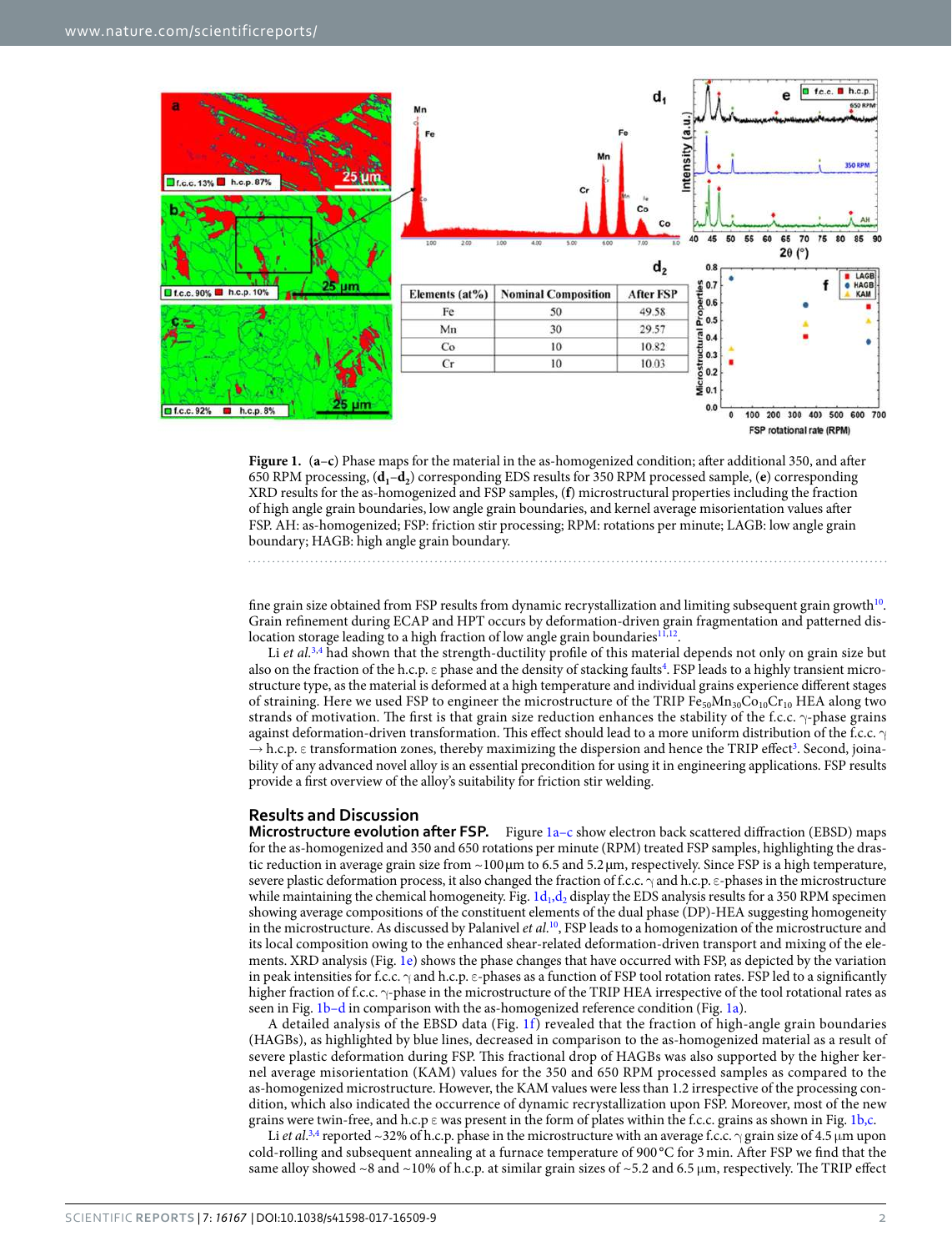

<span id="page-2-0"></span>**Figure 2.** (**a**) True stress-true strain curves for the as-homogenized and FSP samples deformed at room temperature at an initial strain rate of 10<sup>-3</sup> s<sup>−1</sup>, (**b−d**) EBSD maps showing f.c.c.  $\gamma$ - and h.c.p. ε-phase fractions prior to tensile deformation and, (**e**–**h**) EBSD maps and corresponding XRD patterns showing f.c.c. γ- and h.c.p. ε-phase fractions after tensile deformation. AH: as-homogenized; RPM: rotations per minute.

includes the conversion of f.c.c. γ-phase to h.c.p. ε-phase under deformation, and thus a higher starting fraction of f.c.c. γ-phase should lead to a higher level of TRIP effect, provided that the thermodynamic stability of the f.c.c. γ-phase is similar in both cases. Therefore, FSP provided an expedient route for obtaining fine-grained TRIP HEAs with higher f.c.c. γ-phase fraction, as compared to conventional thermomechanical processing, which required multiple processing steps.

**Stress-strain behavior.** Figure [2a–g](#page-2-0) present the true stress-true strain curves for the 350 and 650 RPM treated samples, along with the EBSD phase maps before and after tensile deformation, as compared to the as-homogenized reference material. Since the material in as-homogenized state had coarser grains and a higher ε-phase content (Fig. [2b\)](#page-2-0), it also exhibited lower strain hardening response, reaching a maximum true stress of 800 MPa with uniform elongation of 35%. The as-homogenized material experienced a limited TRIP effect, as indicated by the similar color codes in the EBSD phase maps (Fig. [2b,e](#page-2-0)), and the XRD data obtained before and after tensile deformation (Fig. [2h\)](#page-2-0). The FSP treatment led to significant improvement in the tensile mechanical properties of the alloy, i.e. maximum true stress values of 1400 MPa and 1200 MPa at uniform elongations of almost 45% and 42% were obtained for the samples with tool rotational rates of 350 and 650 RPM, respectively (Fig. [2a\)](#page-2-0). This enhanced combination of strength and ductility was partly attributed to ~90% f.c.c. γ-phase, as shown in Fig. [2c,d](#page-2-0) prior to deformation, and the associated high TRIP-related strain hardening during deformation.

The change in color from green to red shown by the EBSD phase maps (Figs  $2c,d,f,g$ ) and majority h.c.p. ε-phase peaks shown by XRD (Fig. [2h](#page-2-0)) after failure of the FSP tensile samples confirmed the deformation-induced phase transformation from f.c.c. γ- into the h.c.p. ε-phase. Tensile deformation resulted in transformation of ~90% of the starting γ-phase to almost 79% and 75% h.c.p. ε-phase for the 350 and 650 RPM conditions, respectively.

The values of true ultimate stress and ductility for the 350 RPM treated sample appear similar to the highest values reported by Li et al.<sup>[3](#page-5-2),[4](#page-5-4)</sup> after cold-rolling and 3 min annealing. Moreover, the properties of the single phase equi-atomic  $Fe_{20}Mn_{20}Co_{20}Cr_{20}Ni_{20}$  alloy appeared to be significantly inferior to those observed for the FSP alloys having similar grain sizes<sup>[11](#page-5-8)</sup>. The work hardening response of the 350 RPM treated and as-homogenized reference material after tensile deformation confirmed that FSP produced a pronounced increase in work hardening. Regarding the yield strength (YS) values of the alloy, significant improvement of the 350 RPM treated sample led to a value of 298 MPa compared to a value of 198 MPa for the as-homogenized sample. The 650 RPM treated sample showed ~200 MPa increase in YS (Fig. [2a](#page-2-0)) compared to the as-homogenized condition. These improved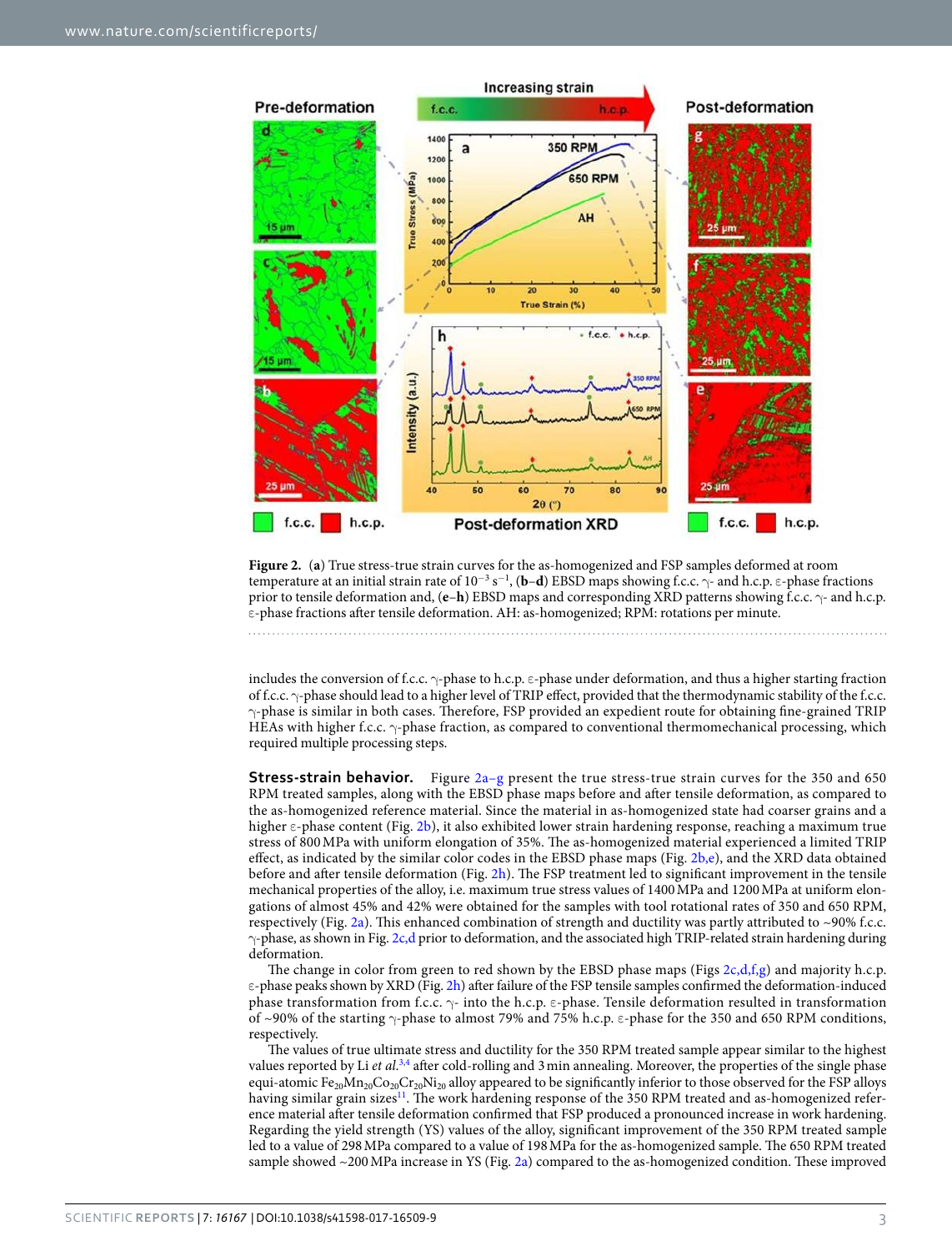

<span id="page-3-0"></span>

values for the FSP specimens were related to more homogeneous deformation because of finer grains in comparison with the as-homogenized material.

**Deformation mechanisms after FSP.** Figure [3a](#page-3-0) is an image quality map for the coarse-grained as-homogenized sample after tensile deformation, showing a heavily deformed microstructure. No significant changes in phase fraction were expected for this sample after deformation (Fig. [3b\)](#page-3-0), as the starting volume fraction of f.c.c. γ-phase was extremely low. Most of the work hardening in this condition was associated with a dislocation density increase. KAM values were higher near the f.c.c.  $\gamma$ -phase, but quite low in the ε-phase region (Fig. [3c](#page-3-0)), indicating that most of the deformation was accommodated by the f.c.c. γ-phase. Thus for the as-homogenized material, dislocation assisted plasticity is the primary mechanism of deformation and not the TRIP effect.

These trends change drastically for FSP samples which showed very large deformation-induced transformation of f.c.c.  $\gamma$ - to h.c.p.  $\varepsilon$ -phase (Fig. [3e,h](#page-3-0)). Figure [3d,g](#page-3-0) are the associated image quality maps. Since the KAM values were above 1 in both, the f.c.c.  $\gamma$ - and the h.c.p. ε-phase after deformation for both FSP samples (Fig. [3e,f](#page-3-0) and h,i), they were directly associated with the densities of geometrically-necessary dislocations (GNDs)<sup>[13](#page-5-10),[14](#page-5-11)</sup>. Regions with higher KAM values (indicated by red color) in Fig. [3c,f,i](#page-3-0) indicate larger plastic accommodation strains due to the strain mismatch among the two phases. As the deformation continues, the remaining f.c.c. γ-phase experiences gradually a higher barrier to the f.c.c.  $\gamma \to h.c.p.$  ε transformation due to the back stresses exerted by the transformed h.c.p. ε-phase<sup>[3](#page-5-2),[4](#page-5-4)</sup>.

Li et al.<sup>[3,](#page-5-2)[4](#page-5-4)</sup> observed that at higher strain levels, the h.c.p.  $\varepsilon$ -phase also showed higher KAM values, suggesting that it accommodated some of the total deformation. Deformation-induced twinning is the primary mechanism by which the h.c.p. phase contributes to work hardening of the alloy[15](#page-5-12)[–23](#page-6-0). Thus, the need for strain partitioning builds up during continuing deformation as the harder h.c.p. ε-phase volume fraction increases. FSP specimens before tensile deformation have lower average KAM values (Fig. [1e\)](#page-1-0) than after tensile deformation (Fig. [3f,i](#page-3-0)), a circumstance that is likely to be related to lower GND arrays in the f.c.c.  $\gamma$ -phase. The fine initial  $\gamma$  grain size in the FSP processed specimens leads to a more homogeneous KAM pattern. The difference in KAM distribution (Fig. [3c,f,i\)](#page-3-0) among the three conditions emphasizes the important role that microstructural features, such as the grain size and phase fractions, play for the deformation mechanisms in a TRIP HEA, as reported previously  $^{3,4}$  $^{3,4}$  $^{3,4}$  $^{3,4}$  $^{3,4}$ .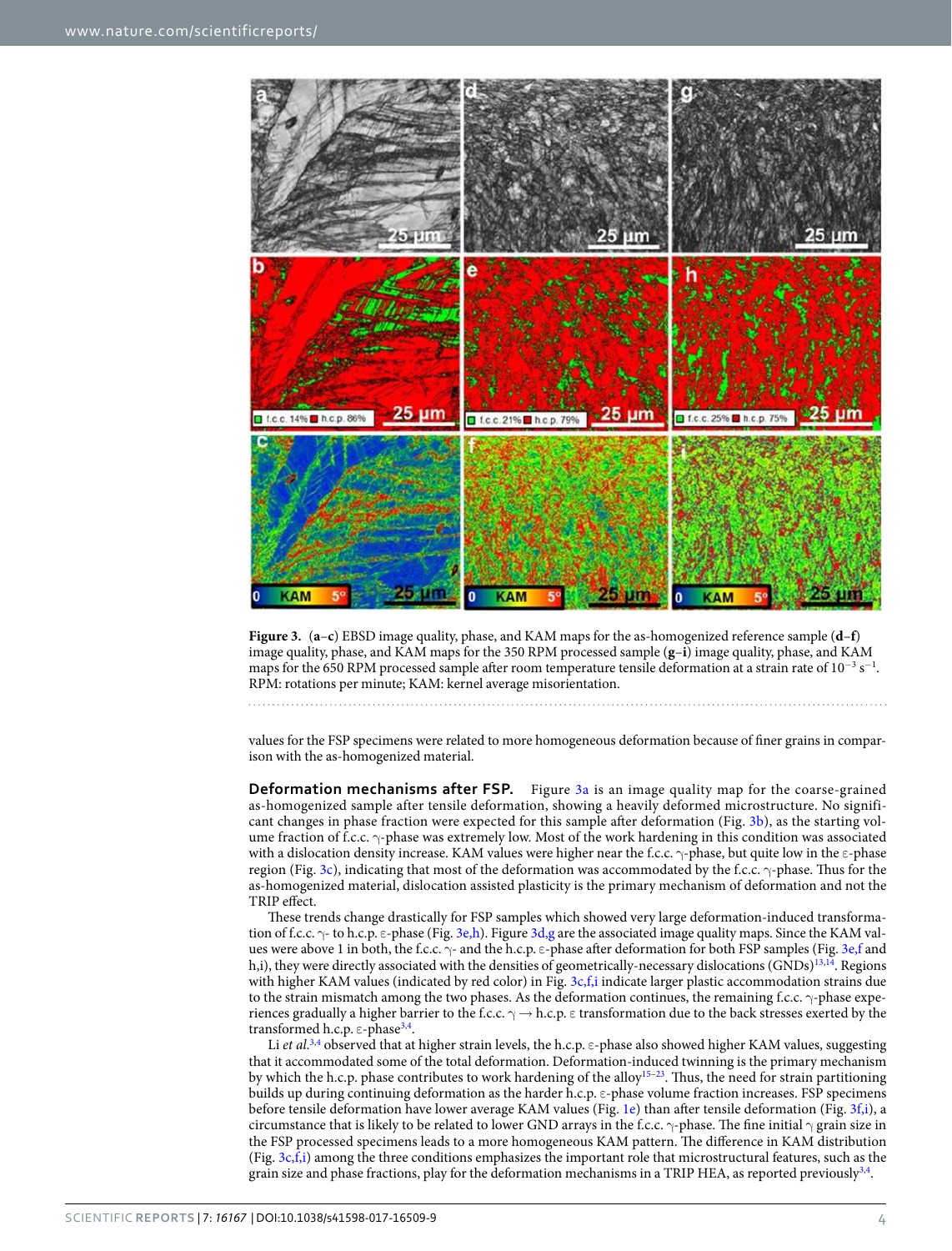

<span id="page-4-0"></span>**Figure 4.** (**a**) Strength-ductility index (SDI) as a function of grain size and (**b**) variation of SDI as a function of ε phase fraction (prior to deformation) for grain-refined TRIP HEAs and non-TRIP HEAs. CG: coarse grained; FG: fine grained; FSP: friction stir processing; CR: cold rolling; RPM: rotations per minute.

**Enhanced strength-ductility index (SDI) for TRIP HEA: Effect of f.c.c. γ grain size and h.c.p. ε-phase fraction.** Recent literature<sup>[15](#page-5-12)[–23](#page-6-0)</sup> on TRIP steel, and work by Li *et al*.<sup>[3](#page-5-2)[,4](#page-5-4)</sup> on TRIP HEAs have confirmed that the f.c.c.  $\gamma$  grain size and the h.c.p.  $\varepsilon$ -phase proportion are directly related to the thermodynamic stability of the f.c.c.  $\gamma$ -phase. Figure [4a,b](#page-4-0) show a strength-ductility index (SDI), defined as (UTS-YS) \* plastic strain<sup>[24](#page-6-1)</sup>, plotted as a function of grain size and h.c.p. ε-phase fraction for the TRIP HEA processed upon various processing conditions. The plot in Fig. [4a](#page-4-0) suggests that grain refinement in the TRIP HEAs leads to greater improvement in the SDI value than observed for the  $Fe_{20}Mn_{20}Co_{20}Cr_{20}Ni_{20}$  equiatomic reference HEA<sup>[25](#page-6-2)</sup>. Moreover, a non-TRIP Al0.1CoCrFeNi HEA, after subjecting it to a FSP, showed a lower SDI value compared to TRIP HEAs with and without FSP exposure. This clearly indicates that TRIP HEAs have superior work hardenability when compared to more stable single phase HEAs, and have a strong potential to overcome the inverse relationship between strength and ductility.

Among the TRIP HEAs, it was apparent from Fig. [4b](#page-4-0) that SDI values are a function of f.c.c.  $\gamma$  grain size and h.c.p. ε-phase fraction prior to tensile deformation. Cold-rolled and annealed TRIP HEA (3 min at a furnace temperature of 900 °C followed by water quenching) showed a maximum SDI value<sup>[3](#page-5-2),[4](#page-5-4)</sup>. Further, the material in FSP 350 RPM condition showed the second highest SDI value (with similar grain size) among all other TRIP HEAs treated by thermomechanical process, which could be attributed to the enhanced stability of the f.c.c. γ-phase after FSP. However, the difference in the SDI values for the 350 and 650 RPM treated specimens could be explained by considering both the grain refinement and the ε-phase fraction prior to tensile deformation.

The effect of grain size on f.c.c. γ-phase stability can be explained as follows: An increase in the grain boundary area per unit volume increases the number of preferential nucleation sites for h.c.p. ε-phase formation due to grain refinement. On the other hand, the adjacent grain boundaries restrict the growth of the h.c.p. ε plate by exerting back stresses and hence stabilize the f.c.c.  $\gamma$  grains. For example, the 350 RPM treated sample with an average grain size of 6.5 µm resulted in stabilization of the f.c.c. γ-phase as confirmed by the EBSD and XRD maps (Fig. [1c,d\)](#page-1-0), respectively. The increase in strength, ductility and resultant SDI value of the alloy is tied to the refinement of grain size which leads to higher yield strength and larger number of nucleation sites for h.c.p. ε-phase resulting in improved work hardening.

Along with the finer grain size, the initial h.c.p. ε-phase fraction prior to tensile deformation also changes the overall stress-strain response of the metastable HEAs because of the change in the f.c.c. γ-phase stability and associated work hardenability. Therefore, relatively higher fractions of h.c.p. ε-phase with finer grain sizes has been suggested as a beneficial microstructure for metastable alloys for attaining substantial work hardening for improved strength and ductility<sup>[3](#page-5-2)[,4](#page-5-4)[,8](#page-5-13)</sup>. Similar observations can be made from the present results, wherein the 350 RPM treated sample showed higher SDI value than the 650 RPM treated sample due to finer grain size and a higher fraction of the h.c.p. ε-phase prior to deformation. Alloys treated by conventional thermomechanical processes also displayed similar trends for the dependence of the SDI values on the h.c.p. ε-phase fractions. For example, the highest value of SDI was observed for a microstructure with finest grain size (4.5 µm) and almost 30%  $\epsilon$  phase among the alloys and processing conditions considered in Fig.  $4b^{3,4}$  $4b^{3,4}$  $4b^{3,4}$  $4b^{3,4}$ .

The FSP engineered DP-HEA has a similar f.c.c  $\gamma$  average grain size (6.5 µm) as compared to the TMP-HEA reported by Li et al.<sup>[3](#page-5-2)[,4](#page-5-4)</sup> (4.5 µm). However, the h.c.p  $\varepsilon$ -phase fraction of ~10% in the FSP engineered DP-HEA is lower than the value of 30% in TMP-HEA<sup>[3,](#page-5-2)[4](#page-5-4)</sup>. This difference in the starting h.c.p  $\epsilon$ -phase fraction results in ~50 MPa difference in their SDI values, that of the TMP-HEA being higher. This comparison shows the intrinsic importance of not only grain size but also prior h.c.p. ε-phase fraction in optimizing the mechanical response of the DP-HEA irrespective of the processing path. Figure [4b](#page-4-0) reveal a processing window such that strength and ductility can be improved further by engineering both, the grain sizes and ε phase fractions to obtain excellent mechanical properties of TRIP HEAs.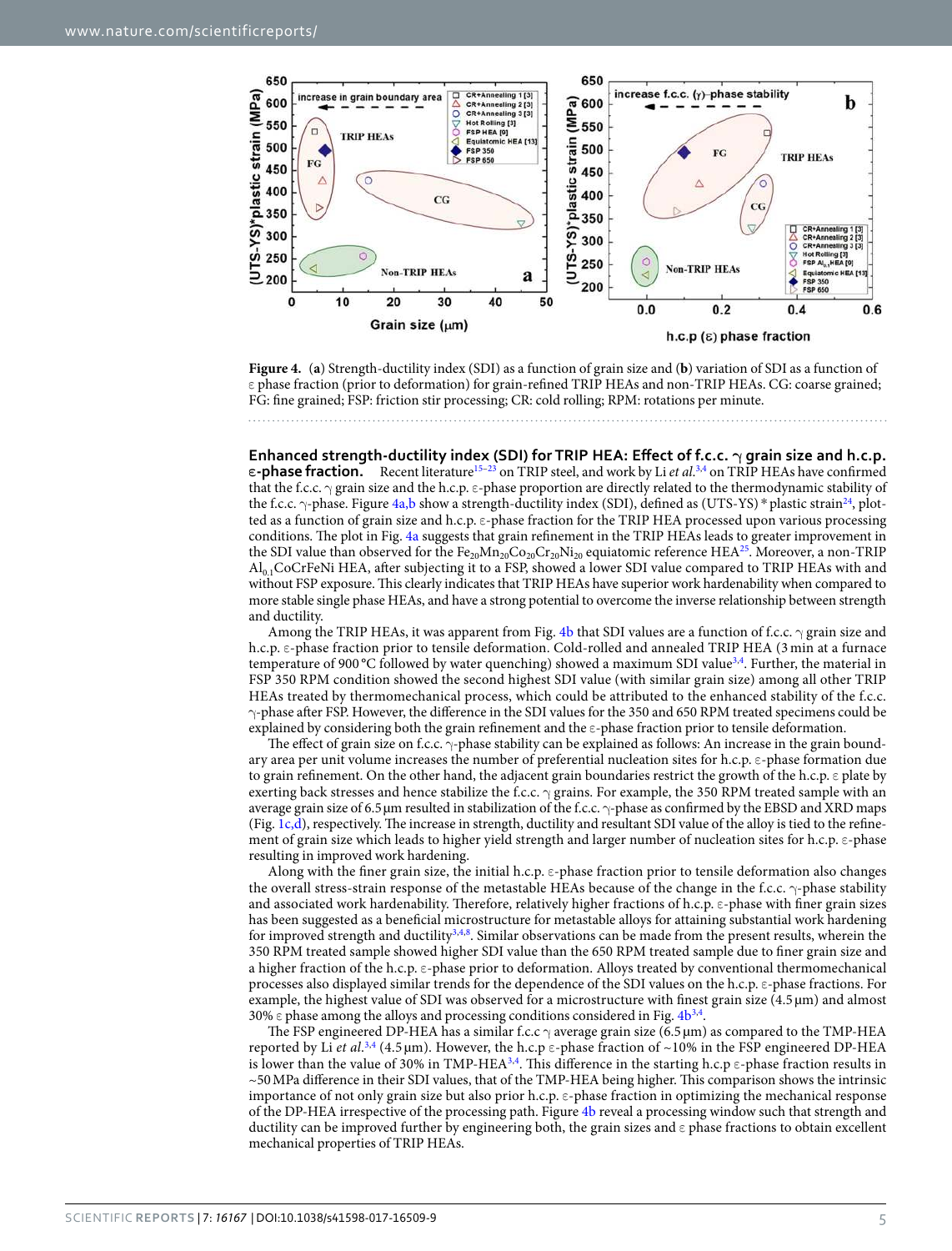<span id="page-5-14"></span>

| <b>Processing parameters</b> |          |
|------------------------------|----------|
| Rotational Rate (RPM)        | 350, 650 |
| Traverse Speed (mm/min)      | 50.8     |
| Plunge Depth (mm)            | 3.65     |
| Tilt Angle (°)               | 2.5      |

**Table 1.** Processing parameters selected for FSP.

#### **Conclusions**

Friction stir processing resulted in a fine grain size along with a high volume fraction of f.c.c.  $(\gamma)$  phase as compared to as-homogenized reference material. This combination of fine grain size and distribution of small volume fraction of h.c.p. ε-phase leads to high work hardening rate over an extended plastic strain range due to an enhanced TRIP effect. The TRIP HEAs exhibit very high values of the strength-ductility product index and the response can be tailored through microstructural engineering. The initial FSP results also provide a first overview of the alloy's suitability for joining via friction stir welding.

### **Methods**

**Materials and Processing.** The TRIP HEA was produced by melting and casting in a vacuum induction furnace using pure metals with a nominal composition of  $Fe_{50}Mn_{30}Co_{10}Cr_{10}$  (at %). The as-cast blocks were hotrolled at 900 °C to a thickness of 50% (from 40 to 20 mm). Subsequently, the alloy sheets of 20 mm thickness were homogenized at 1200 C for 5h in Ar atmosphere followed by quenching in ice water. Subsequently, sheets of 5 mm were machined out of the block by electro-discharge machining, and subjected to friction stir processing with the parameters mentioned in Table [1.](#page-5-14) The processing tool had a shoulder diameter of 12 mm with tapered pin. The root diameter, pin diameter, and length were 7.5 mm, 6 mm, and 3.5 mm, respectively.

**Microstructural and mechanical characterization.** Microstructure of the alloy in homogenized (coarse-grained) and recrystallized (grain-refined) conditions were analyzed by various methods. X-ray diffraction (XRD) measurements were performed using an RIGAKU X-Ray equipment equipped with Cu K<sub>α</sub> radiation operated at 40 kV and 30 mA. Electron backscatter diffraction (EBSD) measurements were carried out by a FEI NOVA Nano (SEM) with a Hikari camera and the TSL OIM data collection software.

Rectangular 1 mm-thick, dog-bone-shaped mini-tensile specimens were machined using a mini computer numerical control (CNC) machine from 1 mm below the top surface within the nugget region. Gage length and width of the tensile specimens were 5 and 1.25 mm, respectively. In each condition, three samples were tested at room temperature using initial strain rate of  $10^{-3}$  s<sup>-1</sup>.

#### **References**

- <span id="page-5-0"></span>1. Yeh, J. et al. Nanostructured high entropy alloys with multiple component elements: novel alloy design concepts and outcomes. Adv. Eng. Mater. **6**, 299–303 (2004).
- <span id="page-5-1"></span>2. Cantor, B., Muticomponent and high entropy alloys, entropy **16**, 4249–4268 (2014).
- <span id="page-5-2"></span>3. Li, Z. et al. Metastable high-entropy dual-phase alloys overcome the strength-ductility trade-off. Nature **534**, 227–30 (2016).
- <span id="page-5-4"></span> 4. Li, Z. et al. A TRIP-assisted dual-phase high-entropy alloy: grain size and phase fraction effects on deformation behavior. Acta Mater. **131**, 323–335 (2017).
- 5. Deng, Y. et al. Design of a twinning-induced plasticity high entropy alloy. Acta. Mater. **94**, 124–133 (2015).
- <span id="page-5-3"></span> 6. Li, Z. & Raabe, D. Strong and Ductile Non-equiatomic High-Entropy Alloys: Design, Processing, Microstructure, and Mechanical Properties. JOM **69**, 2099–2106 (2017).
- <span id="page-5-5"></span> 7. Heczel, A. et al. Defect structure and hardness in nanocrystalline CoCrFeMnNi High-Entropy Alloy processed by High-Pressure Torsion. J. Alloys Compd. **711**, 143–54 (2017).
- <span id="page-5-13"></span>8. Hammond, V. H. et al. Equal channel angular extrusion of a low density high entropy alloy produced by high energy cryogenic mechanical alloying. JOM **66**, 2021–2029 (2014).
- <span id="page-5-6"></span>9. Kumar, N. *et al.* Friction stir processing of a high entropy alloy  $Al_{0.1}CoCrFeNi$ . JOM **67**, 1007-1013 (2015).
- <span id="page-5-7"></span> 10. Palanivel, S. et al. A framework for shear driven dissolution of thermally stable particles during friction stir welding and processing. Mater. Sci. Eng. A **678**, 308–314 (2016).
- <span id="page-5-8"></span> 11. Valiev, R. & Langdon, T. G. Principles of equal channel angular pressing as a processing tool for grain refinement. Prog. Mater. Sci **51**, 881–981 (2006).
- <span id="page-5-9"></span> 12. Zhilyaev, A. P. & Langdon, T. G. Using high pressure torsion for metal processing: fundamentals and applications. Prog. Mater. Sci **53**, 893–979 (2008).
- <span id="page-5-10"></span>13. Calcagnotto et al. Orientation gradients and geometrically necessary dislocations in ultrafine grained dual-phase steels studied by 2D and 3D EBSD. Mater. Sci. Eng. A **527**, 2738–2746 (2010).
- <span id="page-5-11"></span> 14. Martin, S., Ullrich, C. & Rafaja, D. Deformation of austenitic CrMnNi TRIP/TWIP Steels: nature and role of the ε martensite. Mater. Today Proc. **2**, 643–646 (2015).
- <span id="page-5-12"></span>15. Trichter, F. A study  $\gamma \to \varepsilon$  phase transformation in Fe-Mn alloys induced by high pressure and plastic deformation. Scripta Metall **12**, 431–434 (1978).
- 16. Guimares, J. R. C. & Rios, P. R. Martensite start temperature and the austenite grain-size. J. Mater. Sci. **45**, 1074–1077 (2010).
- 17. Takaki, S., Nakatsu, H. & Tokunaga, Y. Effects of austenite grain size on ε martensitic transformation in Fe-15mass%Mn alloy. Materials Transactions **34**, 489–495 (1993).
- 18. Sinclair, C. W., Poole, W. J. & Bréchet, Y. A model for the grain size dependent work hardening of copper. Scr. Mater. **55**, 739–742  $(2006)$
- 19. Pisarik, S. T. & Van Aken, D. C. Thermodynamic driving force of the  $\gamma \rightarrow$   $\varepsilon$  transformation and resulting MS temperature in high-Mn steels. Metall. Mater. Trans. A. **47**, 1009–1018 (2016).
- 20. Galindo-Nava, E. I. & Rivera-Díaz-del-Castillo, P. E. J. Understanding martensite and twin formation in austenitic steels: A model describing TRIP and TWIP effects. Acta Mater. **128**, 120–134 (2017).